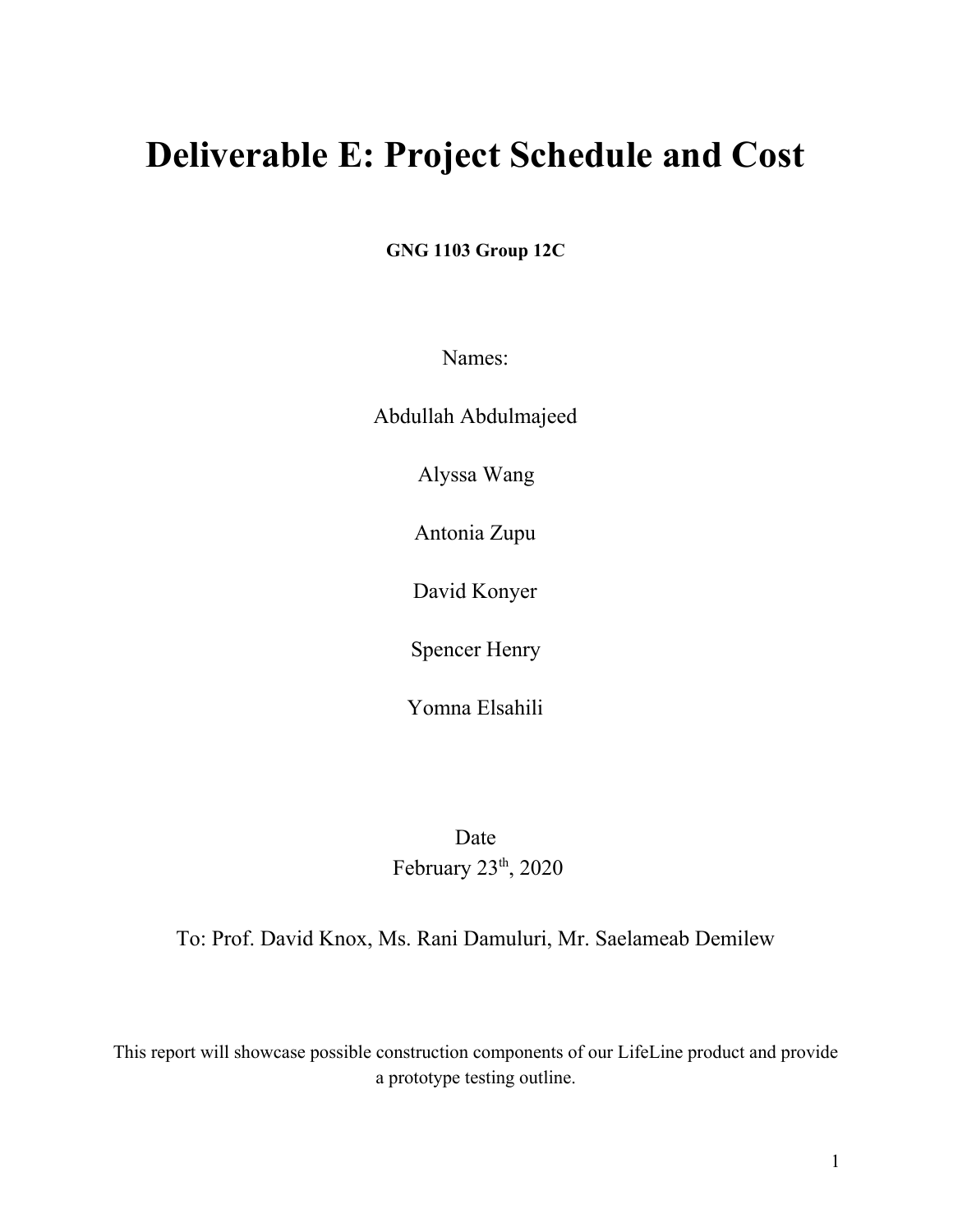# **Introduction:**

In this deliverable we will outline a plan to construct a combination of focused style prototypes to ensure that the final product looks and functions appropriately as intended. The first stage will examine the outer case of the device and other essential components like the oximeter. Subsequent stages will build on that until the final design is built with the requirements as shown in Table 1 below. We will also include an excel document with the list of materials needed to construct our prototypes and their costs so that we can manage our budget.

As discussed within our last deliverable, our finalized conceptual design will consist of a large wristband which will contain the central device on top with a small extension placed on the inner palm for measuring blood oxygen saturation levels. When the device detects signs of an overdose, it will send signals to a phone application that will confirm if the person is overdosing and then either proceed with getting help or leaving as a false alarm.

After further reflection, we realized that a major component of the design was forgotten, the battery and it's charging mechanism. This is a vital aspect of our device since the device should be worn daily and for extended periods of time since the time at which the person will use is unpredictable. Research has brought us to the conclusion that the lithium ion battery is the best choice because they are known to be compact and have persistent longevity. The battery should be able to sustain the functions of the device for at least a 24 hour period. Alongside the addition of the battery, we would like to implement a switch that controls the device. This would make sense because the device only needs to function when the person is using opioids and thus would be responsible for turning it on when necessary. This would be beneficial because it would conserve energy, thus reducing the risks associated with the battery not having a long enough life span.

Furthermore, initially we thought that we would have to be restricted to a premade phone application, like *Bluefruit*, due to its compatibility with the *Arduino Uno*. However, after further discussion we had come to the conclusion that creating an phone application on our own would be best for our device. This will allow us to design the app with customizable features and make the app more user friendly. Not to mention, the presentation of the app contributes significantly to how our client will perceive us, thus it is important that it accurately reflects the efforts of the team.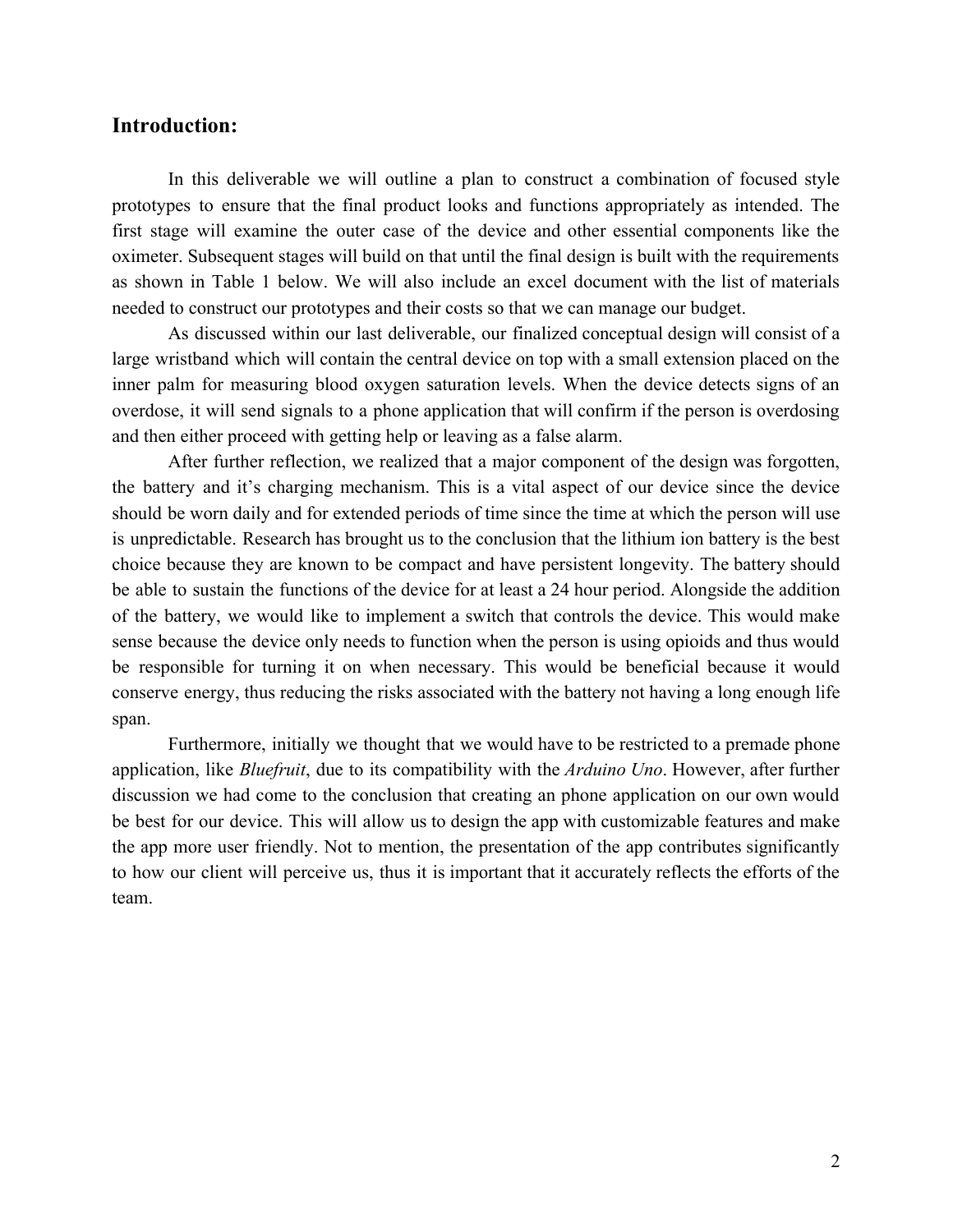# **Task Prototypes:**

| Deliverable                           | Task                                                                   | <b>Testing Method</b>                                                                                                                                                         | Design Criteria                                                                                                    | <b>Material Needs:</b>                                                                                                   | Group<br>Member                 |
|---------------------------------------|------------------------------------------------------------------------|-------------------------------------------------------------------------------------------------------------------------------------------------------------------------------|--------------------------------------------------------------------------------------------------------------------|--------------------------------------------------------------------------------------------------------------------------|---------------------------------|
| Deliverable F:<br>First Prototype     | Schematic<br>Circuit Diagram                                           | -Logical                                                                                                                                                                      | - Functionability                                                                                                  | N/A                                                                                                                      | Abdullah                        |
|                                       | Phone<br><b>Application Set</b><br>up                                  | -Ease to Use*                                                                                                                                                                 | -Functionability                                                                                                   | App Inventor                                                                                                             | Spencer<br>Help from:<br>David  |
|                                       | Visual Model of<br><b>Exterior Device</b><br>Frame (Velcro<br>Option)  | - Client Feedback                                                                                                                                                             | - Discreetness<br>- Comfort<br>- Invasiveness                                                                      | -Drawing<br>program                                                                                                      | Antonia                         |
|                                       | Visual Model of<br><b>Exterior Device</b><br>Frame (Elastic<br>Option) | - Client Feedback                                                                                                                                                             | - Discreetness<br>- Comfort<br>- Invasiveness                                                                      | -Drawing<br>program                                                                                                      | Alyssa                          |
|                                       | Code Template                                                          | - Logical to<br>follow                                                                                                                                                        | -Functionability                                                                                                   | N/A                                                                                                                      | Yomna                           |
| Deliverable G:<br>Second<br>Prototype | Coding the alarm<br>& response<br>failsafe                             | - Response Trials<br>-Testing oxygen<br>saturation response<br>time on phone with<br>bluetooth module,<br>performing breath<br>holding and<br>exercising tests.               | -Discrete<br>- Functionability                                                                                     | -Arduino Board<br>-Wires<br>-Bluetooth<br>Module                                                                         | Alyssa<br>Help from:<br>Yomna   |
|                                       | Oximeter<br>Accuracy and<br>Placement                                  | -Oximetry accuracy<br>test comparison to<br>other products on the<br>market.<br>-Test accuracy of the<br>oximeter at different<br>locations(ear lobe,<br>wrist, palm, finger) | -Accuracy of<br>blood-oxygen level<br>reading<br>-Provides obscurity to<br>shield the users from<br>opioid stigma. | $-MAX30100$<br>Oximeter Chip.<br>Breadboard.<br>-Arduino Uno<br>Board.<br>-Market<br>Oximeter.<br>-Connection<br>Cables. | Abdullah<br>Help from:<br>David |
|                                       | Bluetooth<br>connection<br>Works<br>(Blood-oxygen<br>level is sent to  | - Response Trials                                                                                                                                                             | -Functionability                                                                                                   | - None                                                                                                                   | David                           |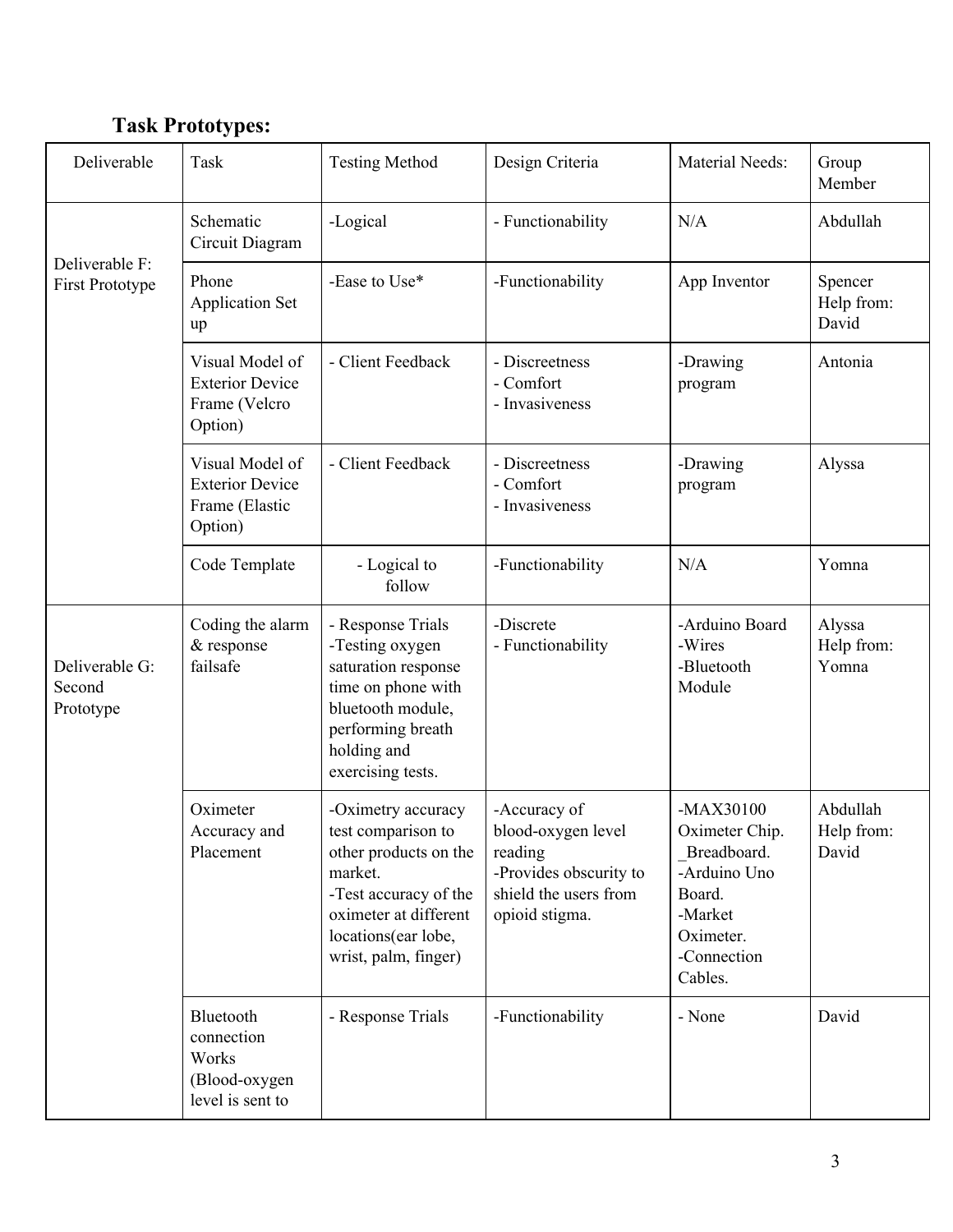|                                   | app)                                                    |                                                                         |                                                               |                                                                                                                                                              |                                  |
|-----------------------------------|---------------------------------------------------------|-------------------------------------------------------------------------|---------------------------------------------------------------|--------------------------------------------------------------------------------------------------------------------------------------------------------------|----------------------------------|
|                                   | Creating the<br>main code                               | - Check if<br>blood-oxygen<br>readings are sent and<br>displayed on app | -Functionability                                              | -Phone<br>application<br>-Arduino Uno                                                                                                                        | Alyssa<br>Help from:<br>Yomna    |
|                                   | <b>Interior Device</b><br>Frame                         | - Scale<br>- Bending<br>- Customer Feedback                             | -Weight<br>-Bulky<br>-Durability/Strength                     | -3D Printing                                                                                                                                                 | Antonia<br>Help from:<br>Alyssa  |
|                                   | <b>Exterior Device</b><br>Frame (Refer to<br>Figure 1.) | -Putting it on and<br>moving around<br>- Client Feedback                | -Comfort<br>-How much it moves<br>-Durability<br>-Discrepancy | - velcro<br>-gorilla glue<br>-fabric                                                                                                                         | Antonia<br>Help from:<br>Spencer |
|                                   | Speed of<br>Overdose<br>detection                       | - Accuracy in<br>readings during<br>exercise and sleep                  | -Functionability                                              |                                                                                                                                                              | Abdullah &<br>Spencer            |
| Deliverable H:<br>Third Prototype | Device<br>Connection to<br>App                          | - Response Trials                                                       | - Functionability                                             | Device:<br>$-MAX30100$<br>Oximeter Chip.<br>Breadboard.<br>-Arduino Uno<br>Board.<br>-Market<br>Oximeter.<br>-Connection<br>Cables.<br>-Phone<br>Application | Alyssa,<br>Yomna &<br>Abdullah   |

Table 1. Stages of prototype design and testing.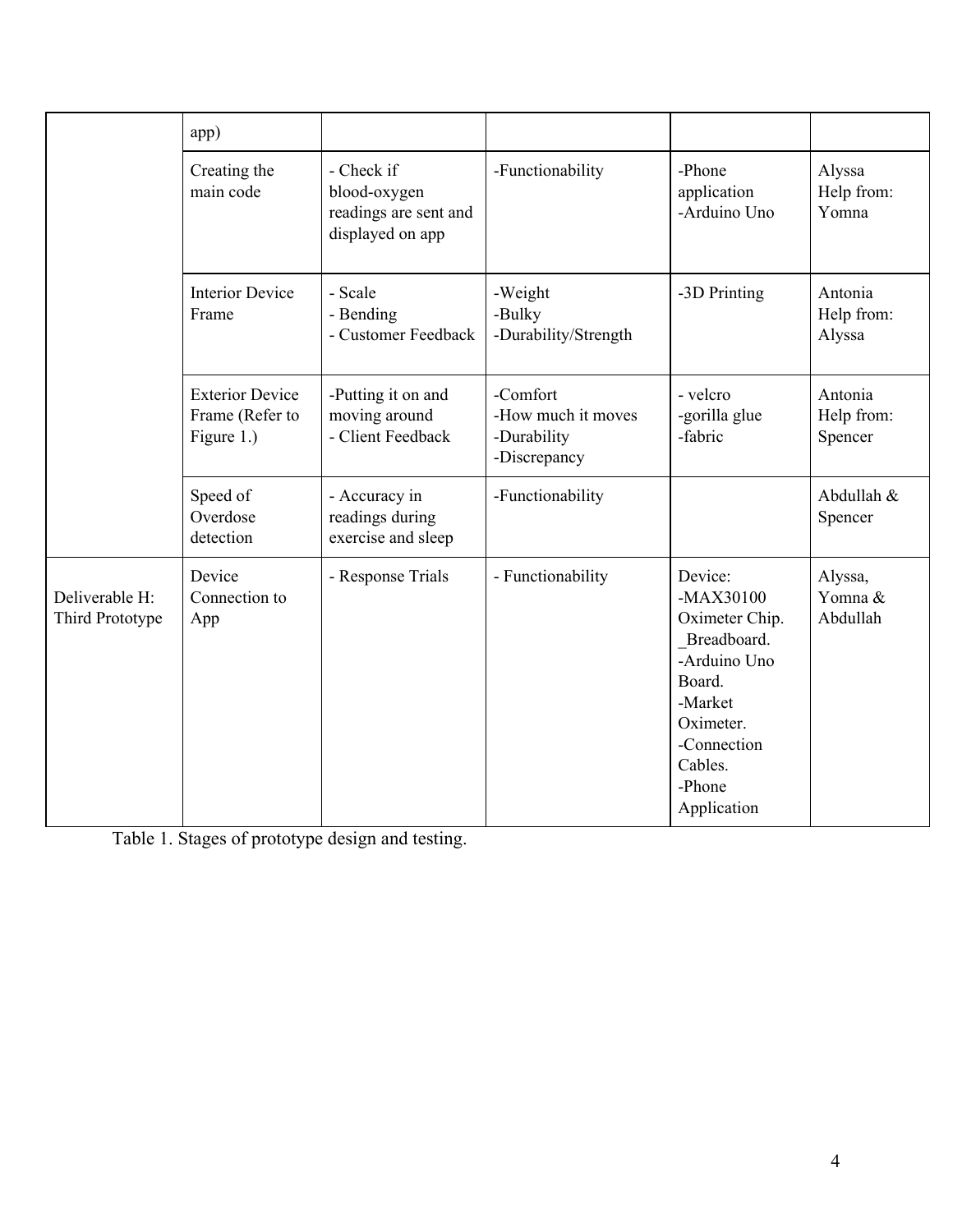

Figure 1. Device Frame Idea.

#### **Testing Methods:**

Throughout each prototype stage, there will be several test trials completed to ensure all aspects of our device are functional. For the first prototype, the tasks required will be very preliminary and will be improved based off of the feedback provided by the client. During the second prototype, the coding of the alarm and failsafe, and speed of overdose detection will be tested by conducting trials that will attempt to simulate a real overdosing scenario. This will be done by attaching the blood oxygen saturation device to someone undergoing vigorous exercise because one's oxygen levels typically lowers during physical activity due to less binding being able to occur between the oxygen and hemoglobin. This will also be tested while someone sleeps since blood oxygen levels typically drop during this activity too. Another task involves determining the accuracy of the oximeter. This will be done by testing the oximeter at different locations on the body, specifically the finger, palm, wrist, and ear. This will help us ensure that we pick the best placement for our device such that we minimize the risk of a false reading. This accuracy will also be reinforced by comparing the measured blood oxygen levels found by our device and a real oximeter. Moreover, the tasks focused on the connection and delivering of data from the device to the phone application will simply be tested by inspecting the functionality of the system. The interior of the device will be tested to ensure that it does not interfere with the daily life of the user. This means tests will be conducted involving movement of the arms to determine if the device is too bulky and restricts normal functions. Lastly, the exterior of the device consists of how the device will be worn. Since the user will be wearing it daily, how comfortable the exterior device is needs to be tested. This will be done by having someone wear the wristband for extended periods of time and monitoring how comfortable it is. Also, the exterior device needs to accomodate for a large range of sizes, thus we will test this by having multiple people with varying forearm sizes try the device on to ensure it fits.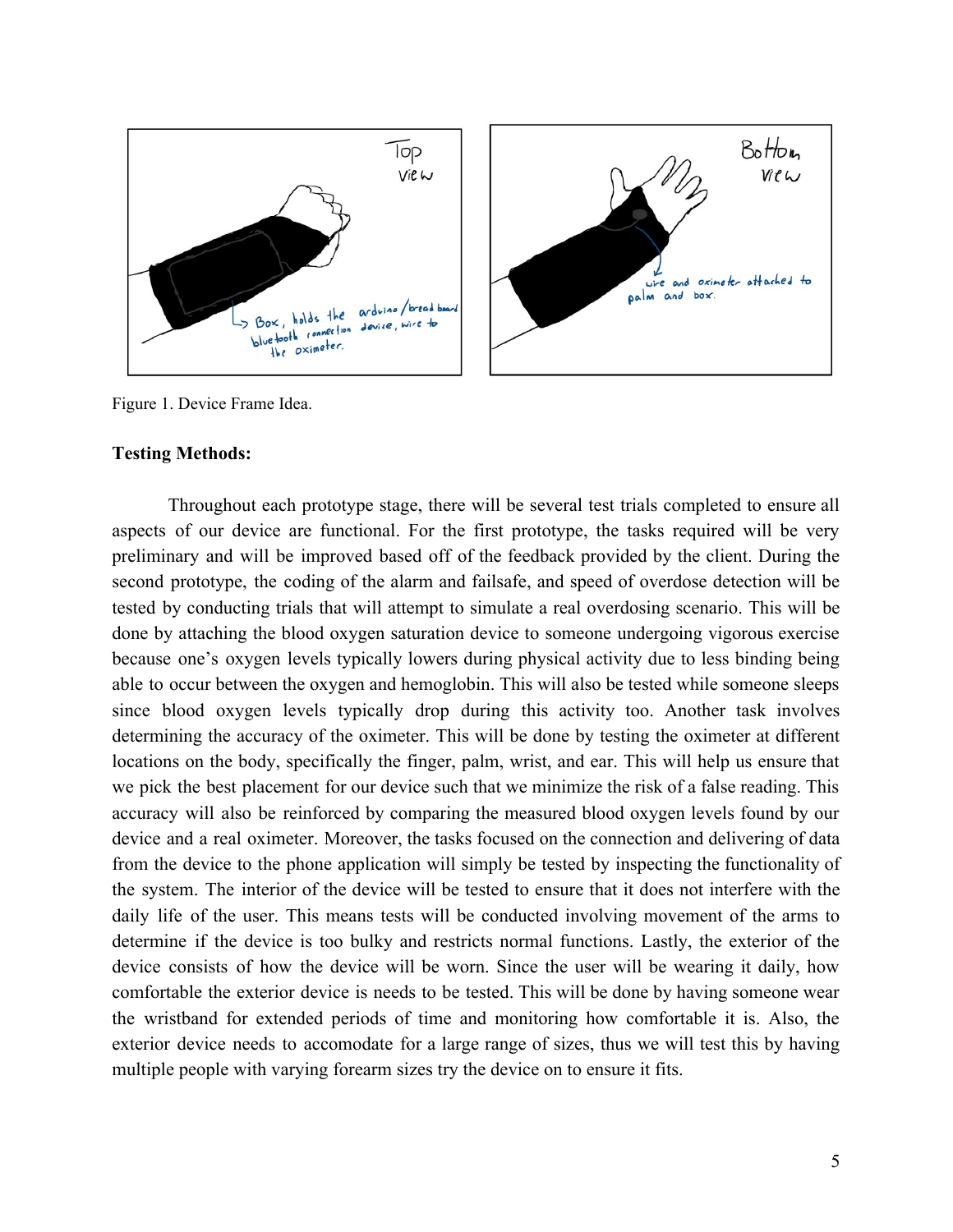# **Client Meeting Preparation:**

We will present our prototypes for the exterior device frame and use the feedback the client gives as a basis for improvement. In the last meeting, the client emphasized that the subtleness of the device is her biggest concern, therefore we will have multiple prototypes for them to choose from or criticize.

#### **Schedule:**

| <b>Task</b>                                               | <b>Duration</b>                                                                                                | <b>Group Member In Charge</b>              | <b>Due Date</b> |
|-----------------------------------------------------------|----------------------------------------------------------------------------------------------------------------|--------------------------------------------|-----------------|
| Buying/Collecting materials                               | Once this deliverable is done,<br>getting all the materials to begin<br>building and testing our<br>prototypes | Yomna                                      | February 17th   |
| Schematic Circuit Diagram                                 | February 17th - March 1st                                                                                      | Abdullah                                   | March 1st       |
| <b>Coding Template</b>                                    | February 24th - March 1st                                                                                      | Yomna                                      | March 1st       |
| <b>Creating Phone Application</b>                         | February 24th - March 1st                                                                                      | Spencer<br>Help from Antonia               | March 1st       |
| Visual Model of Exterior Device Frame<br>(Velcro Option)  | February 24th - March 1st                                                                                      | Antonia                                    | March 1st       |
| Visual Model of Exterior Device Frame<br>(Elastic Option) | February 24th - March 1st                                                                                      | Alyssa                                     | March 1st       |
| Creating the Main Code                                    | March 1st - March 5th                                                                                          | Spencer<br>Help from Abdullah and<br>Yomna | March 5th       |
| Oximeter Accuracy and Placement                           | March 5th - March 8th                                                                                          | Abdullah                                   | March 8th       |
| <b>Bluetooth connection Works</b>                         | February 24th - March 8th                                                                                      | David                                      | March 8th       |
| 3D printing the interior case                             | 3D printing training on February<br>27th.<br>March 1st - March 8th                                             | Alyssa<br>Help from David                  | March 8th       |
| Constructing the Exterior Device Frame                    | March 1st-March 8th                                                                                            | Antonia                                    | March 8th       |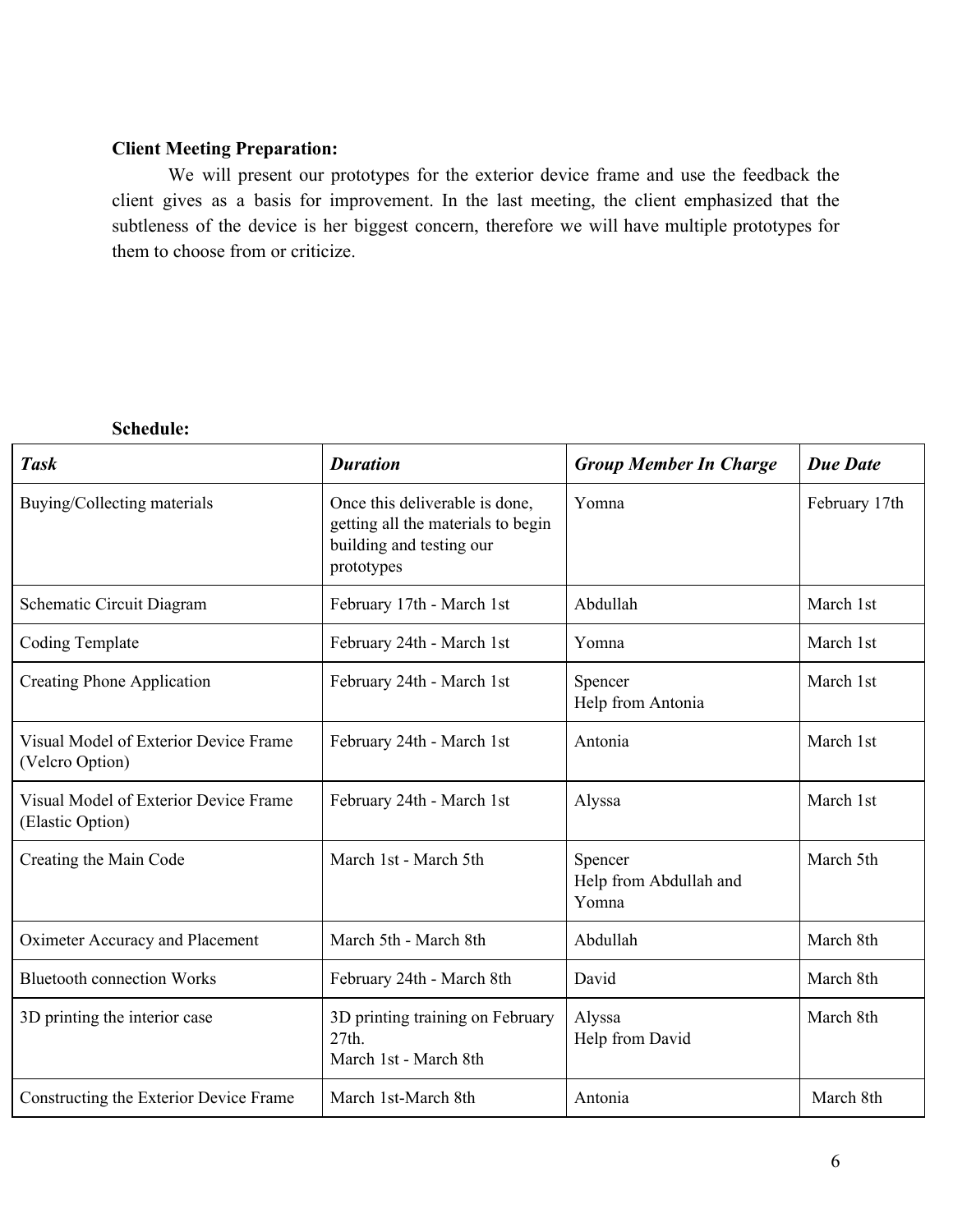|                                                                                |                        | Help from Spencer                      |            |
|--------------------------------------------------------------------------------|------------------------|----------------------------------------|------------|
| Coding failsafe alarm                                                          | March 5th - March 8th  | Yomna<br>Help from Spencer             | March 8th  |
| Finalized exterior device model<br>-connecting the oximeter and exterior shell | March 8th -March 22nd  | Alyssa<br>Help from: Antonia, Abdullah | March 22nd |
| Connecting the device to the application                                       | March 8th - March 22nd | Yomna                                  | March 22nd |
| Finalizing and improving                                                       | March 8th - March 22nd | Spencer                                | March 22nd |
| Last minute details to make it<br>aesthetically pleasing                       | March 9th - March 22nd | David                                  | March 22nd |

Table 2. Task Schedule.

**Gantt Chart:**



### **Project Risks:**

The main risk with our prototypes is an aspect of our device malfunctioning causing us to change our conceptual design. When testing our oximeter, there are risks regarding the accuracy of its placement. If having it on the palm of the hand doesn't give as accurate readings as the finger placement does, then we will need to reconstruct our design concept and move the whole device to a different part of the body. Changing the location changes the device frame, which may result in us having to purchase more materials and allocating more time in adjusting to the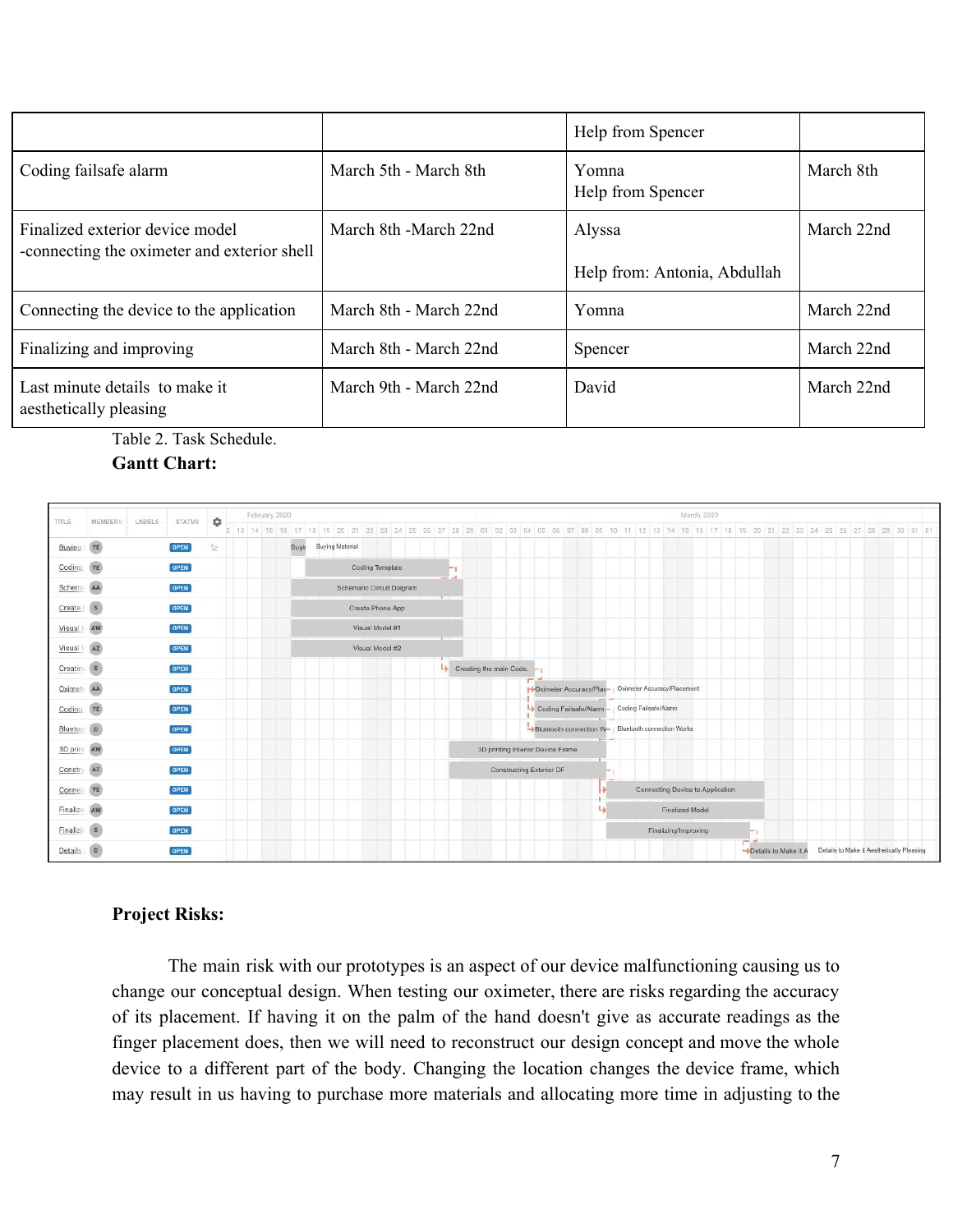new design. This would cause major delays within our schedule since other aspects of our design, exterior frame and functionality of the syncing of data between the device and phone, are dependent on the functionality of the oximeter. Thus, they cannot be started until the oximeter is successfully working. In order to mitigate the risk of this occurring, we will be testing the device in multiple different locations and under different conditions to ensure the consistency of our results. We will also be adding a switch to control when the device is on and off. This will be beneficial since it will ensure that false readings are not found due to certain conditions such as during exercise, sleep, and in cold temperatures (may lead to vasoconstriction in the blood).

Moreover, risks may arise if we encounter problems with our code. If we cannot get the alarm to work, then our idea that would set us apart from the rest, would no longer be included into our design. As well, the phone application aspect of our device depends on a functional code that connects the main device to the user's phone. Issues relating to this would result in setbacks in our work since being able to contact help was a feature significant to our client. Thus, we would have to re-design our interactive application, which could also cause problems with our failsafe.

In addition, waiting for the materials to come in can lead to problems because any late shipments would result in us being unable to start the building process, thus causing delays within our schedule. To avoid this, we need to allocate the amount of time necessary for the materials to arrive in our schedule (gantt chart). We would also make each member responsible for a certain material to ensure that no miscommunication would result in missing or double ordering of parts.

A contingency plan was created by our team based on a list of possible risks and limitations. The greatest risk with our design is if the blood oxygen saturation monitor does not properly function in terms of both the purchased device and the program's code. If this were to occur, our best course of action is to consider backup pulse oximeter modules and adjusting to the change.

#### **Materials & Costs:**

Please refer to the attached excel spreadsheet for BOM.

### *Materials Needed:*

- **MAX chip Pulse Oximeter:** A pulse oximeter chip that is compatible with arduino that measures blood-oxygen levels.
- **Arduino Nano:** A smaller version of the arduino board is needed in order for the device to stay small/light.
- **Bluetooth Module:** This is needed in order to connect the arduino device to the phone application in order for the GPS signal to be sent from the phone.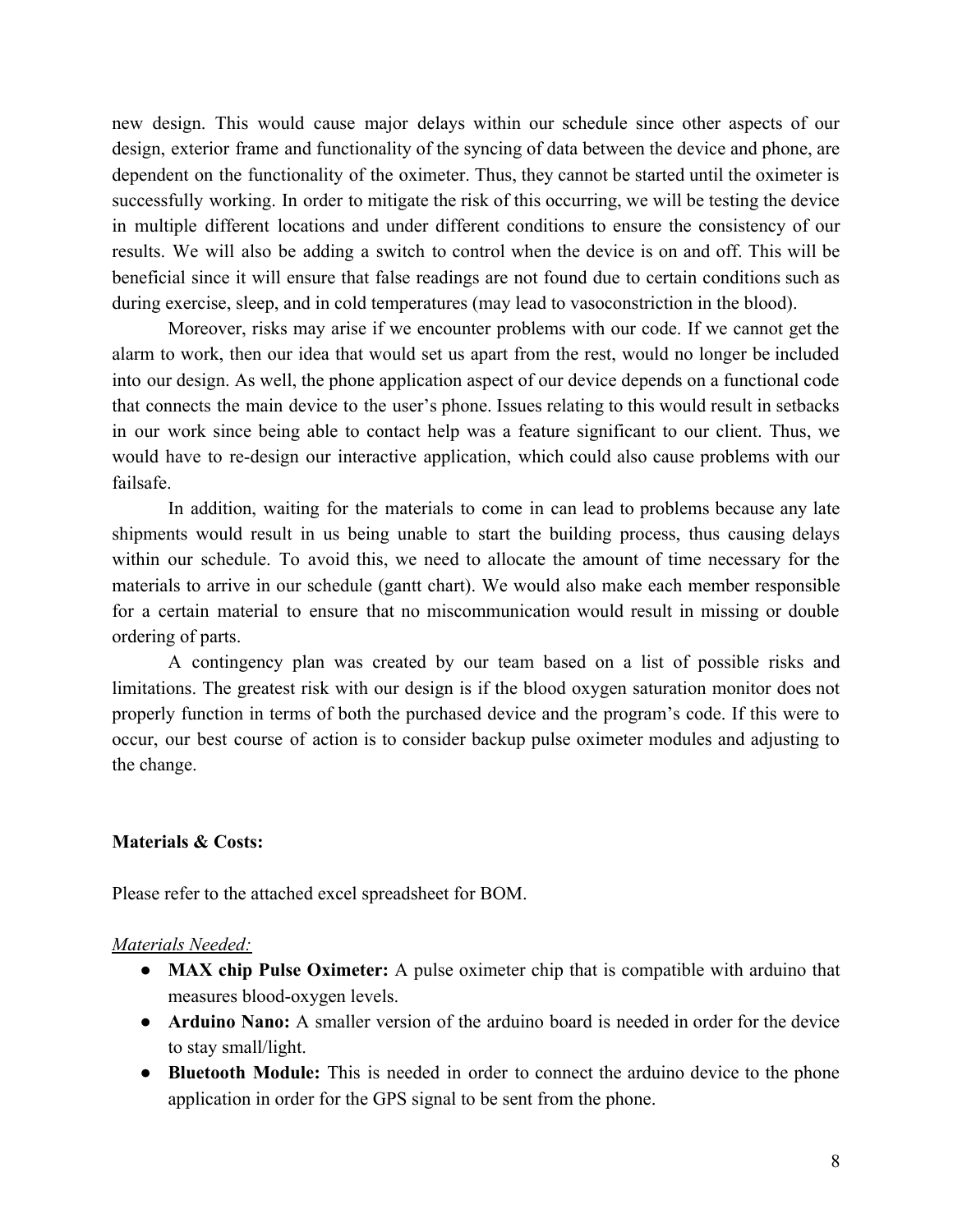- **Velcro Strap:** The velcro strap is needed to hold our device in place on the arm of the user. The straps can help the user adjust the size and make it tighter or looser if needed.
- **Arm Tensor Fabric:** This material is the basic shell of our device. It is what all components will be attached to. We wanted a tensor fabric rather than any fabric so that it is tight and holds the pulse oximeter against the skin without it moving around no matter what the user is doing in their day to day activities. Tensor fabric is also very reliable as it is strong and thick so it is likely to survive a long time through average daily activities.
- **Wires:** Is needed to connect electrical components in our prototypes.
- **Battery:** The client stressed the importance of having a device that does not run out of battery quickly or needs to be recharged constantly. Therefore, we have decided on a 3.7 V battery and an electrical component that allows the battery to be recharged via a USB port (this component also logs data as an extra pro).
- **Breadboard:** This breadboard will be used for prototype one and two (as the team has not completed the soldering lab yet) to connect the components via wiring.

\*\*\*All the electrical components ordered are of the same voltage  $(3.7V)$ \*\*\*

When determining which material was the best choice, factors that were taken into consideration were cost, availability, quality, and reviews. Quality was one of the highest priorities because we needed to ensure that the materials we use are compatible with each other and suitable for its purpose (like being compact or comfortable). The quality of the product was verified by looking at the reviews to see if other customers were satisfied and to determine if the product is exactly how we expect to avoid problems in the future. Cost was also very important since we only have a \$100 budget, thus we tried to find items that were cost efficient. Lastly, availability was considered since we have a busy schedule to uphold, thus most of our items were found on *Amazon* since we have *Amazon Prime*.

#### **Conclusion:**

In conclusion, the conceptual design was broken down into 3 stages which the execution of the design will occur in. Prototype 1 will consist of preliminary sketches in preparation of the physical prototype. Prototype 2 will be the first physical model built with cheap and simple materials to test the basic features of the device. Lastly, prototype 3 will be the finalized design where we add our last adjustments before presenting our device.

After outlining the steps, we were able to establish a materials list and the approximate cost for them. This outline is significant because it provides further insight on each aspect of the device, ensures the budget is maintained, and prioritizes, assigns, and determines the time required for each task. We determined the materials which would be used in preparation for building the physical prototypes. Realistically, we will face many challenges and problems during the construction of the device. Planning mitigation techniques and creating a contingency